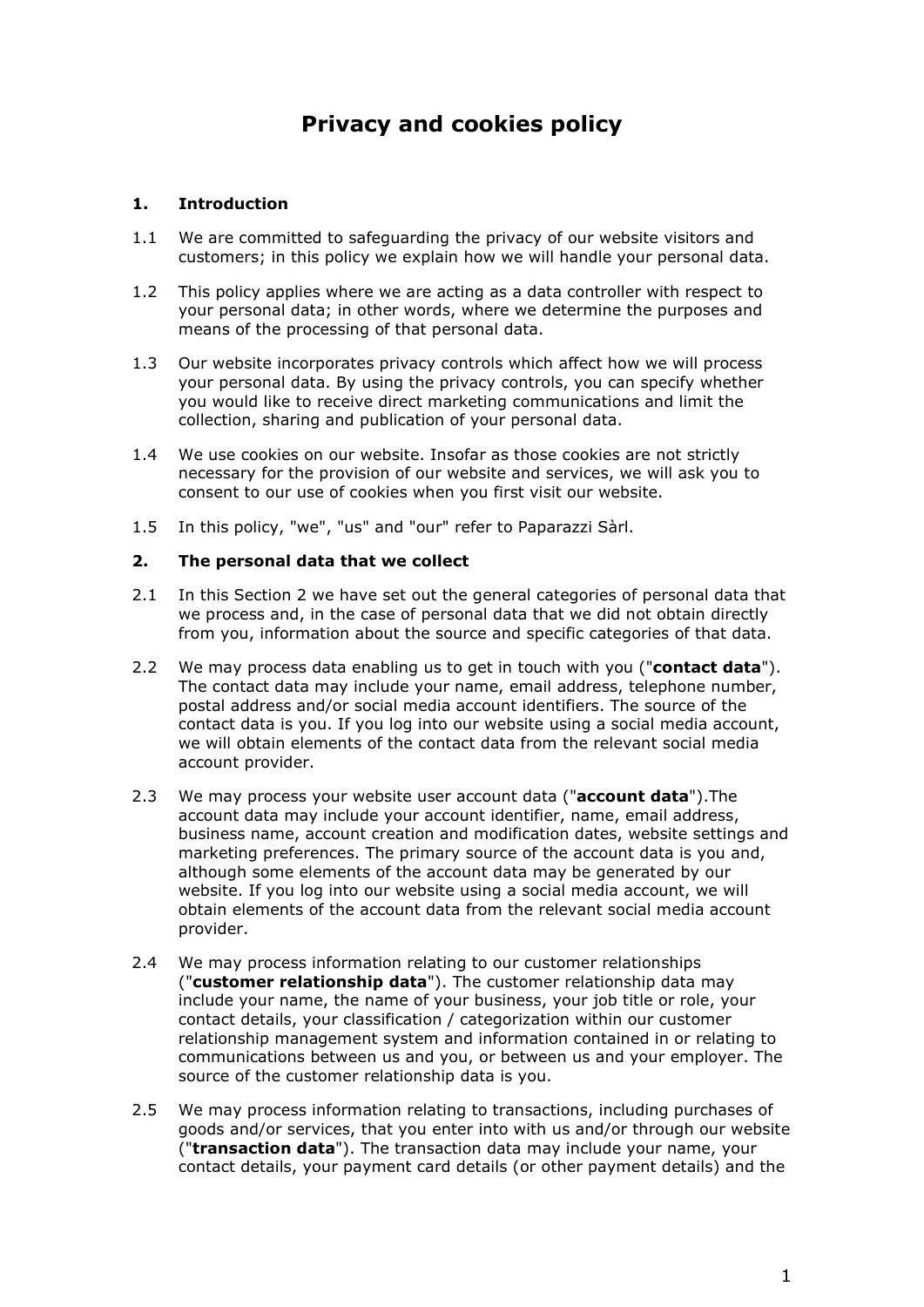transaction details. The source of the transaction data is you and/or our payment services provider.

- 2.6 We may process information contained in or relating to any communication that you send to us or that we send to you ("**communication data**"). The communication data may include the communication content and metadata associated with the communication. Our website will generate the metadata associated with communications made using the website contact forms.
- 2.7 We may process data about your use of our website and services ("**usage data**"). The usage data may include your IP address, geographical location, browser type and version, operating system, referral source, length of visit, page views and website navigation paths, as well as information about the timing, frequency and pattern of your service use. The source of the usage data is our analytics tracking system.
- 2.8 We may process identify general category of data.

## **3. Purposes of processing and legal bases**

- 3.1 In this Section 3, we have set out the purposes for which we may process personal data and the legal bases of the processing.
- 3.2 **Operations**  We may process your personal data for the purposes of operating our website, the processing and fulfilment of orders, providing our services, supplying our goods, generating invoices, bills and other paymentrelated documentation, and credit control. The legal basis for this processing is our legitimate interests, namely the proper administration of our website, services and business OR the performance of a contract between you and us and/or taking steps, at your request, to enter into such a contract.
- 3.3 **Publications**  We may process account data for the purposes of publishing such data on our website and elsewhere through our services in accordance with your express instructions. The legal basis for this processing is consent OR our legitimate interests, namely the publication of content in the ordinary course of our operations OR the performance of a contract between you and us and/or taking steps, at your request, to enter into such a contract.
- 3.4 **Relationships and communications** We may process contact data, account data, customer relationship data, transaction data and/or communication data for the purposes of managing our relationships, communicating with you (excluding communicating for the purposes of direct marketing) by email, SMS, post, fax and/or telephone, providing support services and complaint handling. The legal basis for this processing is our legitimate interests, namely communications with our website visitors, service users, individual customers and customer personnel, the maintenance of our relationships, enabling the use of our services, and the proper administration of our website, services and business.
- 3.5 **Personalization**  We may process account data and/or usage data for the purposes of personalizing the content and advertisements that you see on our website and through our services to ensure that you only see material that is relevant to you. The legal basis for this processing is consent OR our legitimate interests, namely offering the best possible experience for our website visitors and service users OR the performance of a contract between you and us and/or taking steps, at your request, to enter into such a contract.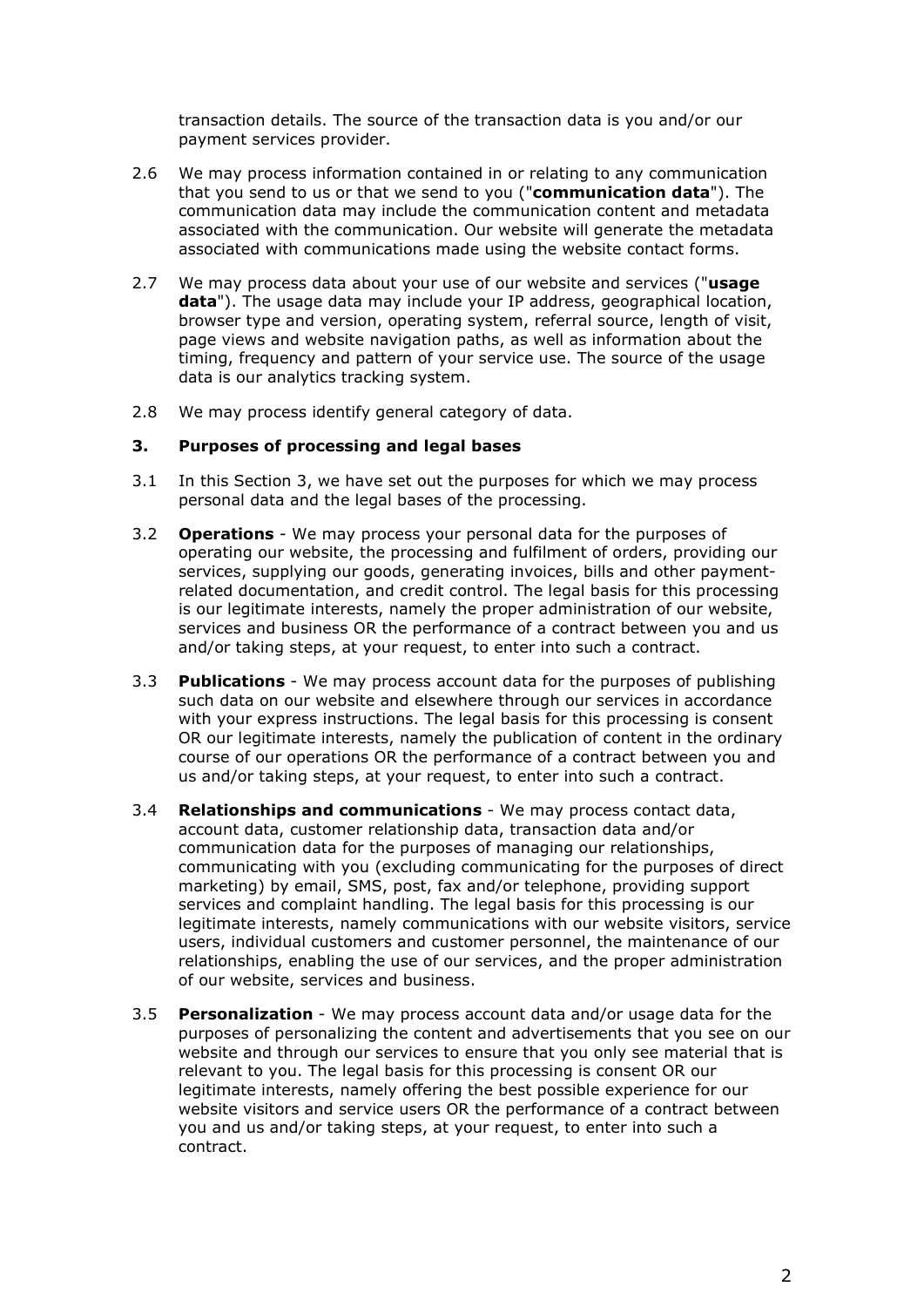- 3.6 **Direct marketing**  We may process contact data, account data, customer relationship data and/or transaction data for the purposes of creating, targeting and sending direct marketing communications by email, SMS, post and/or fax and making contact by telephone for marketing-related purposes. The legal basis for this processing is consent OR our legitimate interests, namely promoting our business and communicating marketing messages and offers to our website visitors and service users.
- 3.7 **Research and analysis**  We may process usage data and/or transaction data for the purposes of researching and analyzing the use of our website and services, as well as researching and analyzing other interactions with our business. The legal basis for this processing is consent OR our legitimate interests, namely monitoring, supporting, improving and securing our website, services and business generally.
- 3.8 **Record keeping**  We may process your personal data for the purposes of creating and maintaining our databases, back-up copies of our databases and our business records generally. The legal basis for this processing is our legitimate interests, namely ensuring that we have access to all the information we need to properly and efficiently run our business in accordance with this policy.
- 3.9 **Security**  We may process your personal data for the purposes of security and the prevention of fraud and other criminal activity. The legal basis of this processing is our legitimate interests, namely the protection of our website, services and business, and the protection of others.
- 3.10 **Insurance and risk management** We may process your personal data where necessary for the purposes of obtaining or maintaining insurance coverage, managing risks and/or obtaining professional advice. The legal basis for this processing is our legitimate interests, namely the proper protection of our business against risks.
- 3.11 **Legal claims** We may process your personal data where necessary for the establishment, exercise or defense of legal claims, whether in court proceedings or in an administrative or out-of-court procedure. The legal basis for this processing is our legitimate interests, namely the protection and assertion of our legal rights, your legal rights and the legal rights of others.
- 3.12 **Legal compliance and vital interests** We may also process your personal data where such processing is necessary for compliance with a legal obligation to which we are subject or in order to protect your vital interests or the vital interests of another natural person.

# **4. Automated decision-making**

4.1 We will use your personal data for the purposes of automated decisionmaking in relation to our marketing survey.

# **5. Providing your personal data to others**

- 5.1 We may disclose your personal data to any member of our group of companies (this means our subsidiaries, our ultimate holding company and all its subsidiaries) insofar as reasonably necessary for the purposes, and on the legal bases, set out in this policy.
- 5.2 We may disclose your personal data to our insurers and/or professional advisers insofar as reasonably necessary for the purposes of obtaining or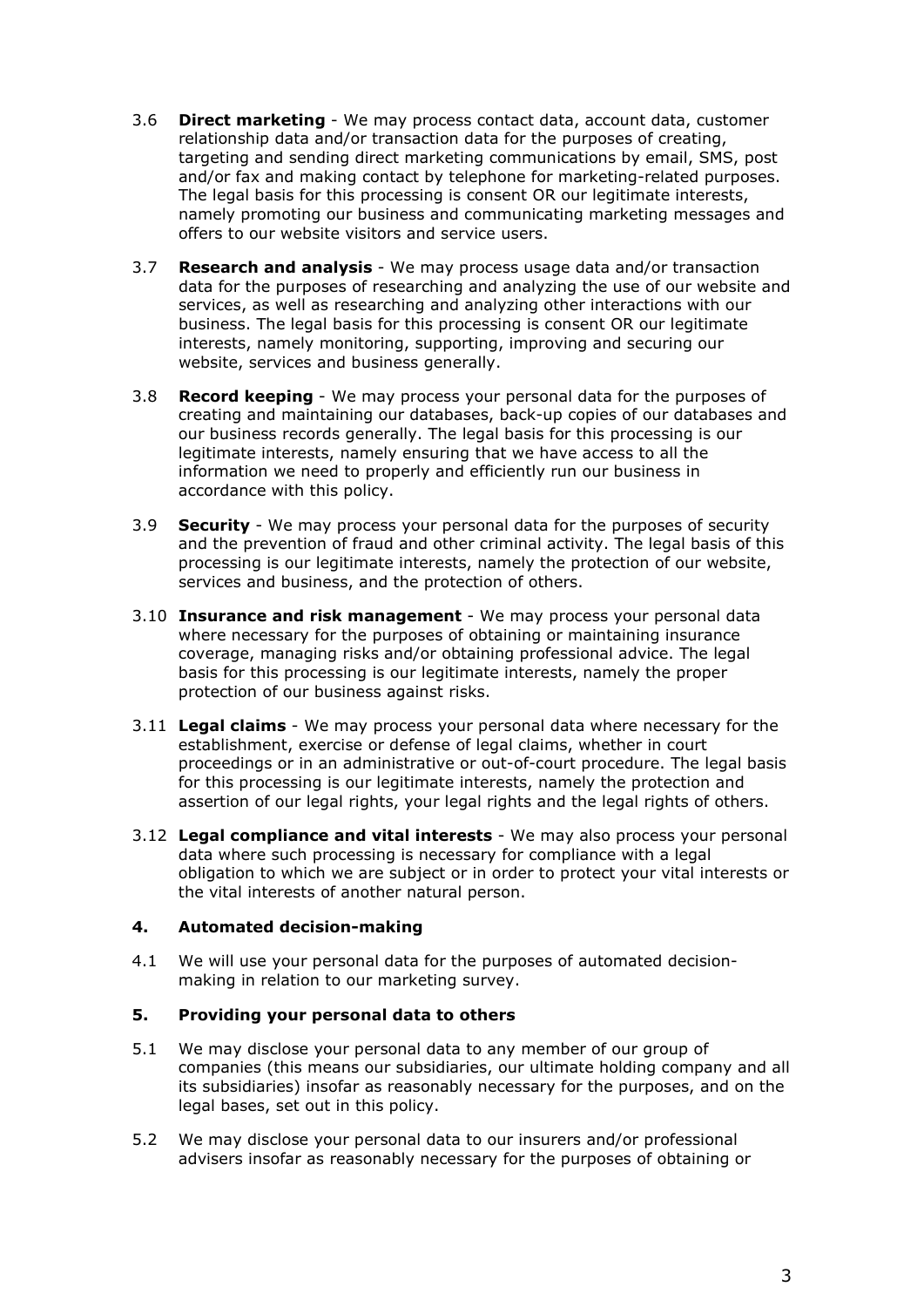maintaining insurance coverage, managing risks, obtaining professional advice.

- 5.3 Your personal data held in our website database.
- 5.4 We may disclose specify personal data category or categories to our suppliers or subcontractors insofar as reasonably necessary.
- 5.5 Financial transactions relating to our website and services are handled by our payment services providers. We will share transaction data with our payment services providers only to the extent necessary for the purposes of processing your payments, refunding such payments and dealing with complaints and queries relating to such payments and refunds.
- 5.6 We may disclose contact data along with any other personal data contained in enquiries made through our website or services to one or more of those selected third party suppliers of goods and/or services identified on our website for the purpose of enabling them to contact you so that they can offer, market and sell to you relevant goods and/or services. Each such third party will act as a data controller in relation to the personal data that we supply to it; and upon contacting you, each such third party will supply to you a copy of its own privacy policy, which will govern that third party's use of your personal data.
- 5.7 In addition to the specific disclosures of personal data set out in this Section 5, we may disclose your personal data where such disclosure is necessary for compliance with a legal obligation to which we are subject, or in order to protect your vital interests or the vital interests of another natural person. We may also disclose your personal data where such disclosure is necessary for the establishment, exercise, or defense of legal claims, whether in court proceedings or in an administrative or out-of-court procedure.

## **6. International transfers of your personal data**

- 6.1 In this Section 6, we provide information about the circumstances in which your personal data may be transferred to a third country under Swiss data protection law or EU data protection law.
- 6.2 We may transfer your personal data from Switzerland for the purposes set out in this policy, and may permit our suppliers and subcontractors to do so, during any period with respect to which Switzerland is not treated as a third country under EU data protection law or benefits from an adequacy decision under EU data protection law; and we may transfer your personal data from Switzerland to the EEA and process that personal data in the EEA for the purposes set out in this policy, and may permit our suppliers and subcontractors to do so, during any period with respect to which EEA states are not treated as third countries under Swiss data protection law or benefit from adequacy regulations under the Swiss data protection law.
- 6.3 We, and our other group companies have offices and facilities in Switzerland. The competent data protection authorities have made an adequacy determination with respect to the data protection laws of each of these countries. Transfers to each of these countries will be protected by appropriate safeguards, namely the use of standard data protection clauses adopted or approved by the competent data protection authorities, a copy of which can be obtained.
- 6.4 The hosting facilities for our website are situated in Switzerland. The competent data protection authorities have made an adequacy determination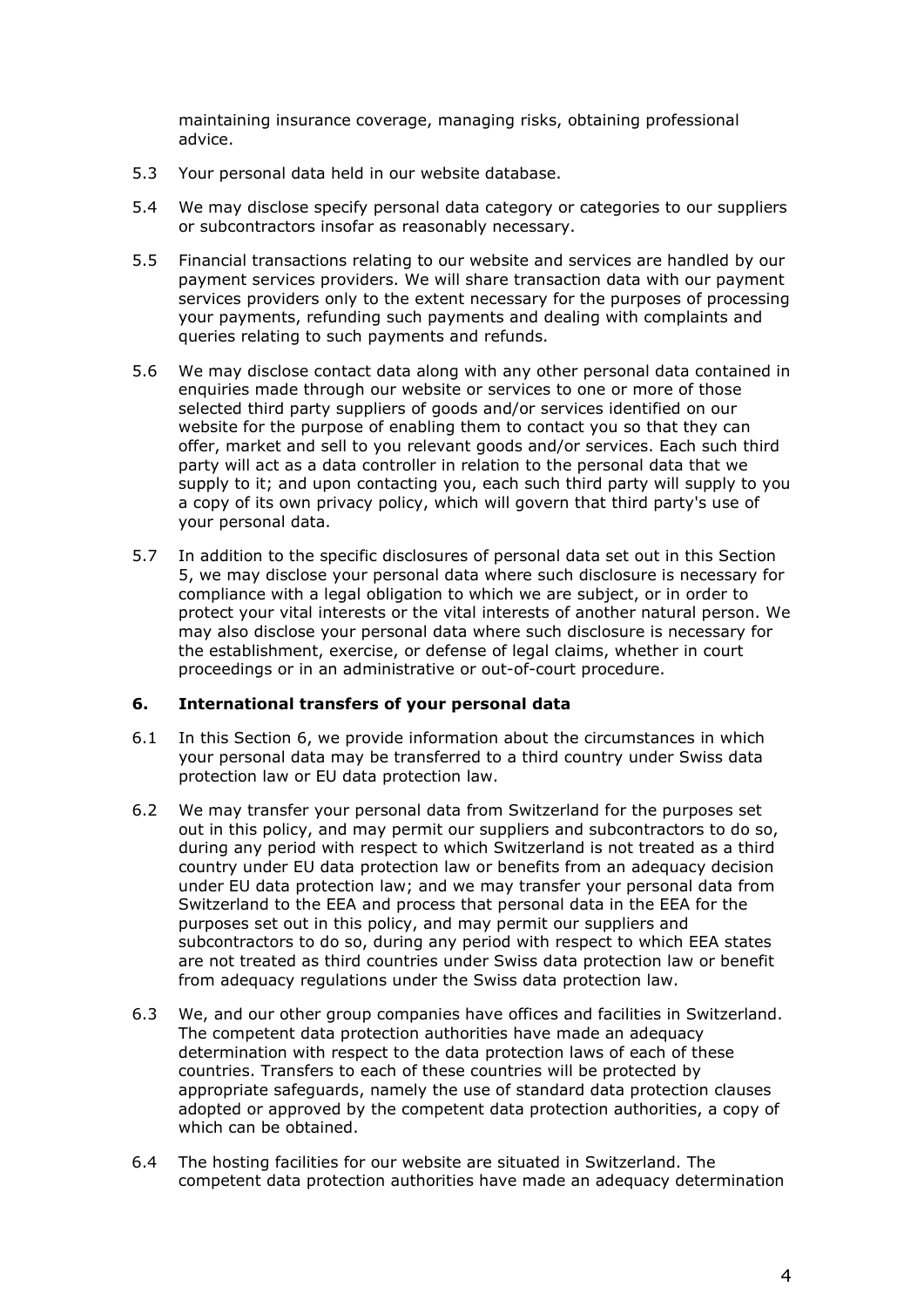with respect to the data protection laws of each of these countries. Transfers to each of these countries will be protected by appropriate safeguards, namely the use of standard data protection clauses adopted or approved by the competent data protection authorities.

- 6.5 Our suppliers and subcontractors are all situated in Switzerland. The competent data protection authorities have made an adequacy determination with respect to the data protection laws of Switzerland. Transfers to other countries will be protected by appropriate safeguards, namely the use of standard data protection clauses adopted or approved by the competent data protection authorities.
- 6.6 You acknowledge that personal data that you submit for publication through our website or services may be available, via the internet, around the world. We cannot prevent the use or misuse of such personal data by others.

## **7. Retaining and deleting personal data**

- 7.1 This Section 7 sets out our data retention policies and procedures, which are designed to help ensure that we comply with our legal obligations in relation to the retention and deletion of personal data.
- 7.2 Personal data that we process for any purpose or purposes shall not be kept for longer than is necessary for that purpose or those purposes.
- 7.3 We will retain your personal data as follows:
	- (a) contact data will be retained for a minimum period of a week following the date of the most recent contact between you and us, and for a maximum period of 10 years following that date;
	- (b) account data will be retained for a minimum period of a week following the date of closure of the relevant account, and for a maximum period of 10 years following that date;
	- (c) customer relationship data will be retained for a minimum period of a week following the date of termination of the relevant customer relationship and for a maximum period of 10 years following that date;
	- (d) transaction data will be retained for a minimum period of 10 years following the date of the transaction, and for a maximum period of 10 years following that date;
	- (e) communication data will be retained for a minimum period of a week following the date of the communication in question, and for a maximum period of 10 years following that date;
	- (f) usage data will be retained for 10 years following the date of collection; and
	- (g) data category will be retained for a minimum period of a week following the date, and for a maximum period of 10 years following that date.
- 7.4 In some cases it is not possible for us to specify in advance the periods for which your personal data will be retained. In such cases, we will determine the period of retention based on specific criteria.
- 7.5 Notwithstanding the other provisions of this Section 7, we may retain your personal data where such retention is necessary for compliance with a legal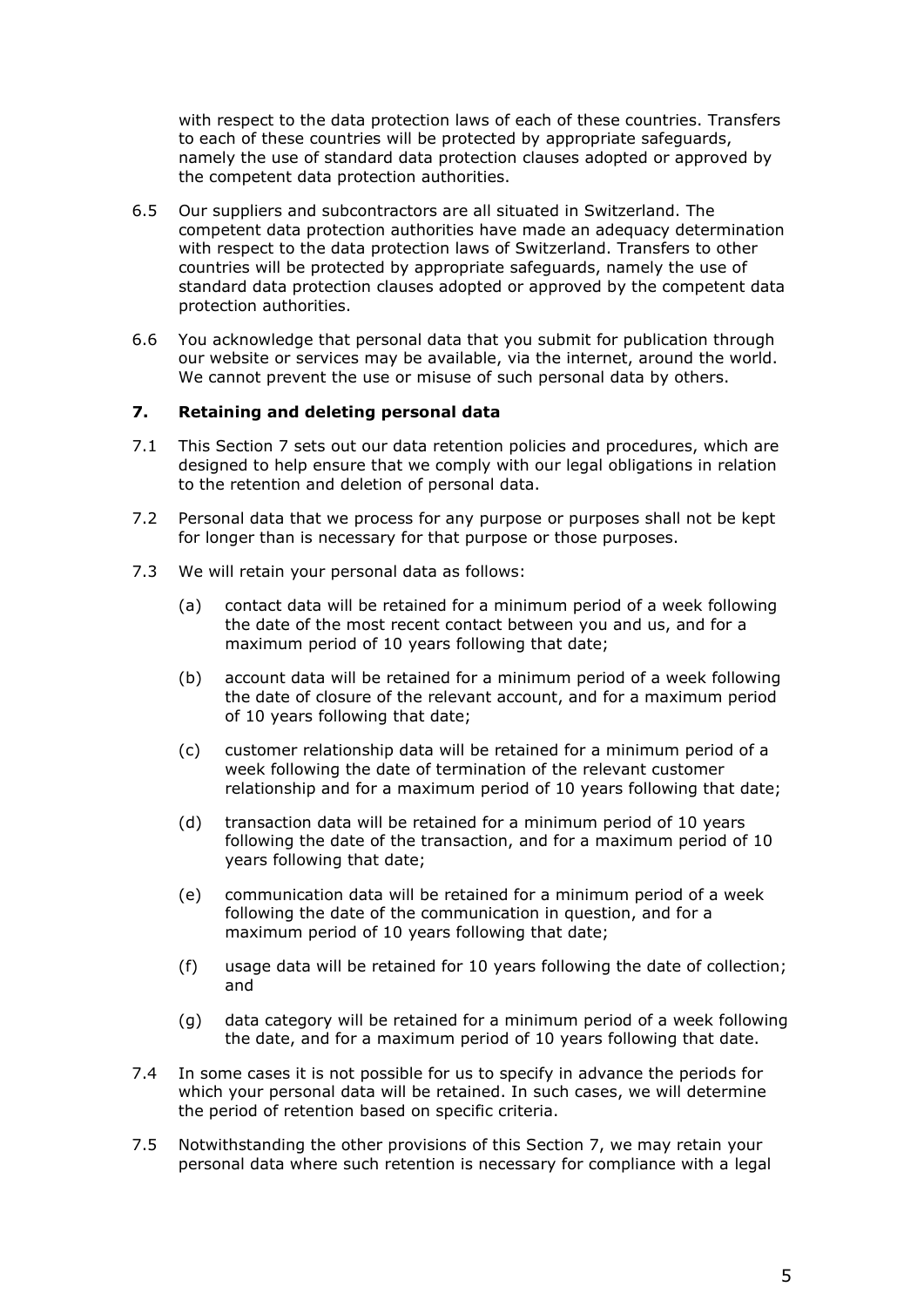obligation to which we are subject, or in order to protect your vital interests or the vital interests of another natural person.

## **8. Security of personal data**

- 8.1 We will take appropriate technical and organizational precautions to secure your personal data and to prevent the loss, misuse or alteration of your personal data.
- 8.2 We will store your personal data on secure servers, personal computers and mobile devices, and in secure manual record-keeping systems.
- 8.3 The following personal data will be stored by us in encrypted form: your name, contact information, password(s) and cardholder data.
- 8.4 Data relating to your enquiries and financial transactions that is sent from your web browser to our web server, or from our web server to your web browser, will be protected using encryption technology.
- 8.5 You acknowledge that the transmission of unencrypted (or inadequately encrypted) data over the internet is inherently insecure, and we cannot guarantee the security of data sent over the internet.
- 8.6 You should ensure that your password is not susceptible to being guessed, whether by a person or a computer program. You are responsible for keeping the password you use for accessing our website confidential and we will not ask you for your password (except when you log in to our website).

## **9. Your rights**

- 9.1 In this Section 9, we have listed the rights that you have under data protection law.
- 9.2 Your principal rights under data protection law are:
	- (a) **the right to access** you can ask for copies of your personal data;
	- (b) **the right to rectification** you can ask us to rectify inaccurate personal data and to complete incomplete personal data;
	- (c) **the right to erasure** you can ask us to erase your personal data;
	- (d) **the right to restrict processing** you can ask us to restrict the processing of your personal data;
	- (e) **the right to object to processing** you can object to the processing of your personal data;
	- (f) **the right to data portability** you can ask that we transfer your personal data to another organization or to you;
	- (g) **the right to complain to a supervisory authority** you can complain about our processing of your personal data; and
	- (h) **the right to withdraw consent** to the extent that the legal basis of our processing of your personal data is consent, you can withdraw that consent.
- 9.3 You have the right to confirmation as to whether or not we process your personal data and, where we do, access to the personal data, together with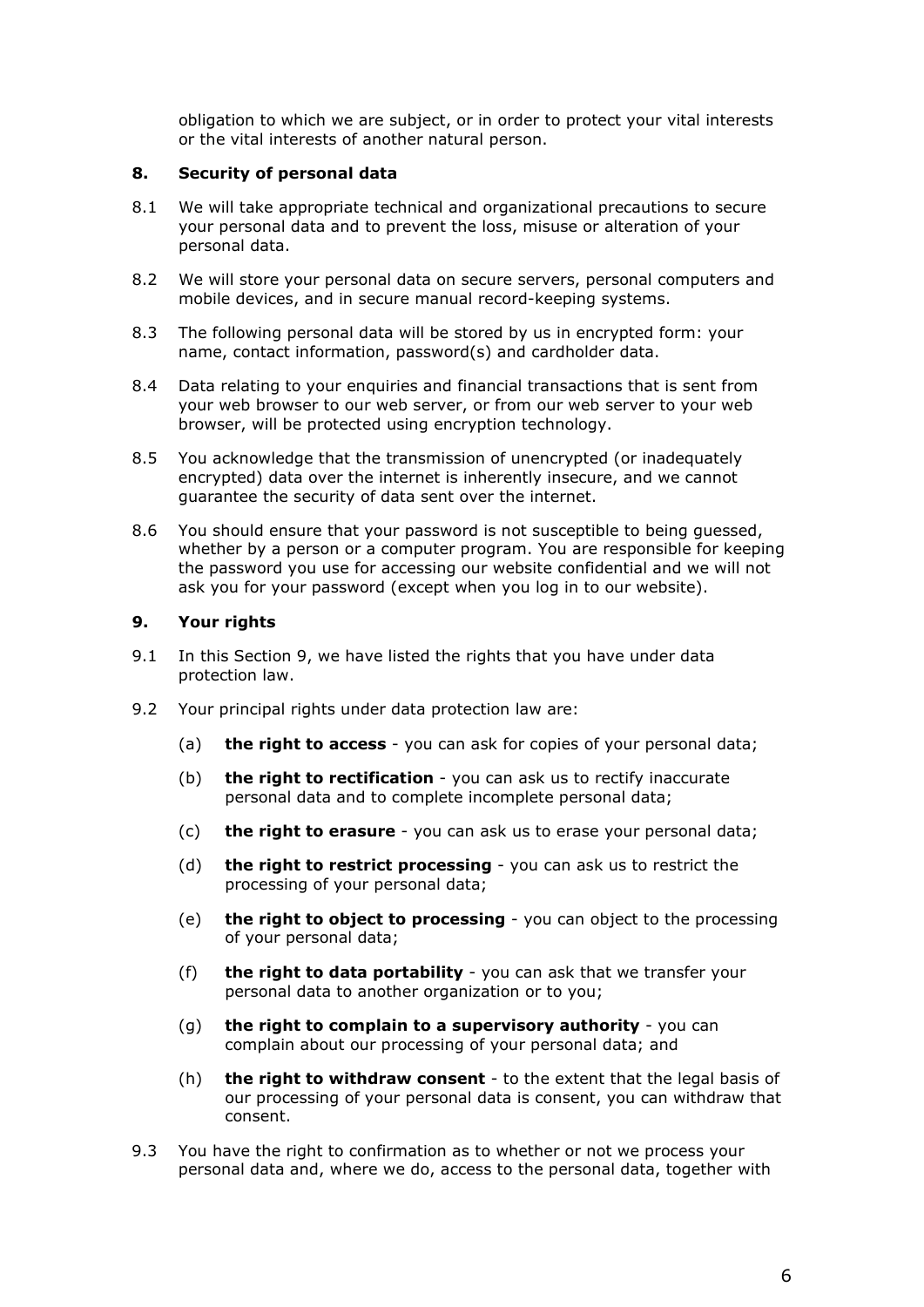certain additional information. That additional information includes details of the purposes of the processing, the categories of personal data concerned and the recipients of the personal data. Providing the rights and freedoms of others are not affected, we will supply to you a copy of your personal data. The first copy will be provided free of charge, but additional copies may be subject to a reasonable fee.

- 9.4 You have the right to have any inaccurate personal data about you rectified and, taking into account the purposes of the processing, to have any incomplete personal data about you completed.
- 9.5 In some circumstances you have the right to the erasure of your personal data without undue delay. Those circumstances include: the personal data are no longer necessary in relation to the purposes for which they were collected or otherwise processed; you withdraw consent to consent-based processing; you object to the processing under certain rules of applicable data protection law; the processing is for direct marketing purposes; and the personal data have been unlawfully processed. However, there are exclusions of the right to erasure. The general exclusions include where processing is necessary for exercising the right of freedom of expression and information; for compliance with a legal obligation; or for the establishment, exercise or defense of legal claims.
- 9.6 In some circumstances you have the right to restrict the processing of your personal data. Those circumstances are: you contest the accuracy of the personal data; processing is unlawful but you oppose erasure; we no longer need the personal data for the purposes of our processing, but you require personal data for the establishment, exercise or defense of legal claims; and you have objected to processing, pending the verification of that objection. Where processing has been restricted on this basis, we may continue to store your personal data. However, we will only otherwise process it: with your consent; for the establishment, exercise or defense of legal claims; for the protection of the rights of another natural or legal person; or for reasons of important public interest.
- 9.7 You have the right to object to our processing of your personal data on grounds relating to your particular situation, but only to the extent that the legal basis for the processing is that the processing is necessary for: the performance of a task carried out in the public interest or in the exercise of any official authority vested in us; or the purposes of the legitimate interests pursued by us or by a third party. If you make such an objection, we will cease to process the personal data unless we can demonstrate compelling legitimate grounds for the processing which override your interests, rights and freedoms, or the processing is for the establishment, exercise or defense of legal claims.
- 9.8 You have the right to object to our processing of your personal data for direct marketing purposes (including profiling for direct marketing purposes). If you make such an objection, we will cease to process your personal data for this purpose.
- 9.9 You have the right to object to our processing of your personal data for scientific or historical research purposes or statistical purposes on grounds relating to your particular situation, unless the processing is necessary for the performance of a task carried out for reasons of public interest.
- 9.10 To the extent that the legal basis for our processing of your personal data is:
	- (a) consent; or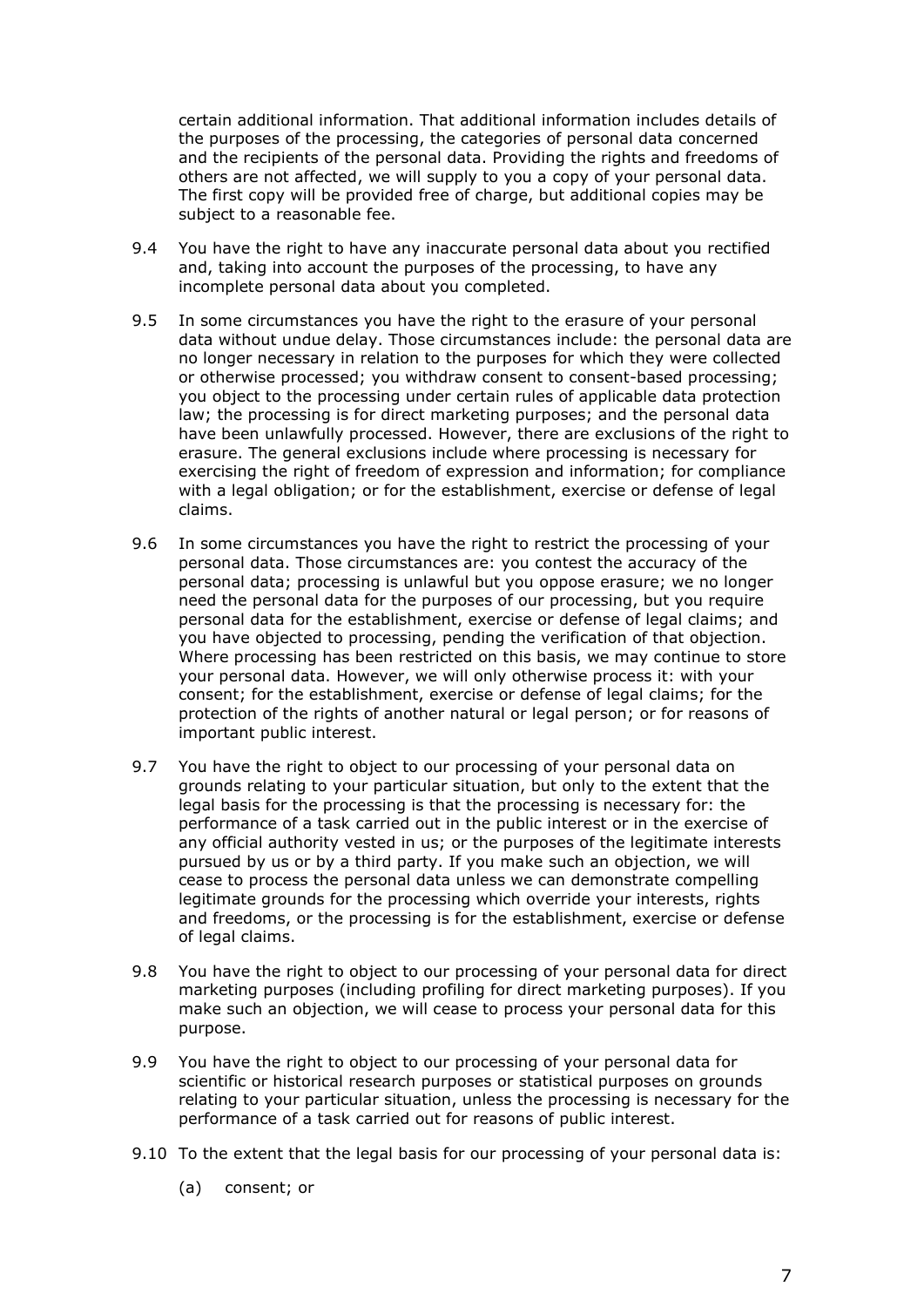(b) that the processing is necessary for the performance of a contract to which you are party or in order to take steps at your request prior to entering into a contract,

and such processing is carried out by automated means, you have the right to receive your personal data from us in a structured, commonly used and machine-readable format. However, this right does not apply where it would adversely affect the rights and freedoms of others.

- 9.11 If you consider that our processing of your personal data infringes data protection laws, you have a legal right to lodge a complaint with a supervisory authority responsible for data protection. In relation to complaints under Swiss and or EU data protection law, you may do so in the EU member state of your habitual residence, your place of work or the place of the alleged infringement; in relation to complaints under EU data protection law, you should do so in Switzerland.
- 9.12 To the extent that the legal basis for our processing of your personal data is consent, you have the right to withdraw that consent at any time. Withdrawal will not affect the lawfulness of processing before the withdrawal.
- 9.14 These rights are subject to certain limitations and exceptions.
- 9.15 You may exercise any of your rights in relation to your personal data by written notice to us, using the contact details set out in our website.

## **10. Third party websites**

- 10.1 Our website includes hyperlinks to, and details of, third party websites.
- 10.2 In general we have no control over, and are not responsible for, the privacy policies and practices of third parties.

## **11. Personal data of children**

- 11.1 Our website is open to all age categories; nevertheless, our e-shop is mainly targeted to persons that have the rights to purchase goods and have the legal age limit to do so or to be under the supervision of an adult.
- 11.2 If we have reason to believe that we hold personal data of a person under that age in our databases, we will delete that personal data.

## **12. Updating information**

12.1 Please let us know if the personal information that we hold about you needs to be corrected or updated.

## **13. About cookies**

- 13.1 A cookie is a file containing an identifier (a string of letters and numbers) that is sent by a web server to a web browser and is stored by the browser. The identifier is then sent back to the server each time the browser requests a page from the server.
- 13.2 Cookies may be either "persistent" cookies or "session" cookies: a persistent cookie will be stored by a web browser and will remain valid until its set expiry date, unless deleted by the user before the expiry date; a session cookie, on the other hand, will expire at the end of the user session, when the web browser is closed.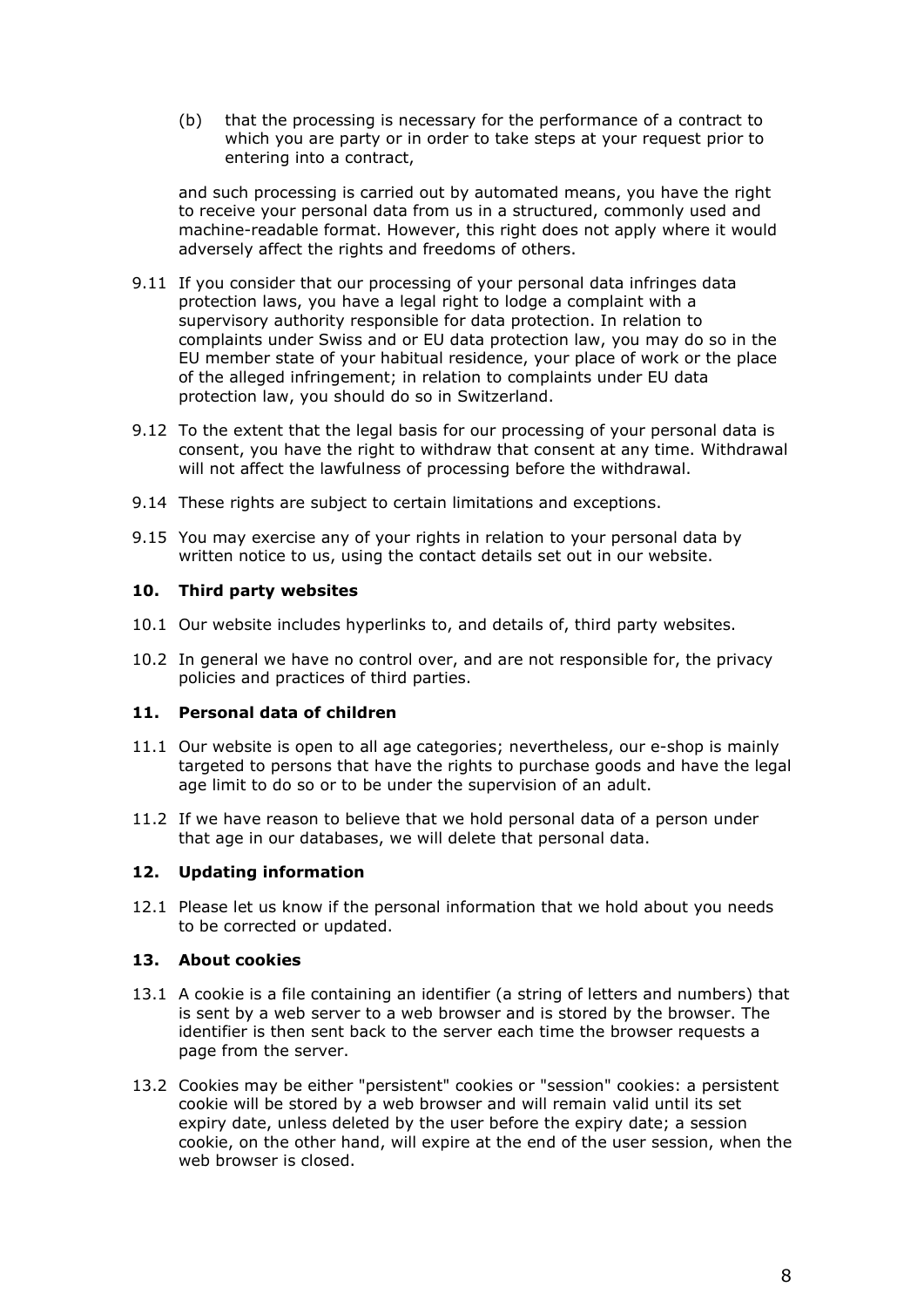13.3 Cookies may not contain any information that personally identifies a user, but personal data that we store about you may be linked to the information stored in and obtained from cookies.

# **14. Cookies that we use**

- 14.1 We use cookies for the following purposes:
	- (a) **authentication and status** we use cookies to identify you when you visit our website and as you navigate our website, and to help us determine if you are logged into our website;
	- (b) **shopping cart** we use cookies to maintain the state of your shopping cart as you navigate our website;
	- (c) **personalization** we use cookies to store information about your preferences and to personalize our website for you;
	- (d) **security** we use cookies as an element of the security measures used to protect user accounts, including preventing fraudulent use of login credentials, and to protect our website and services generally;
	- (e) **advertising** we use cookies to help us to display advertisements that will be relevant to you;
	- (f) **analysis** we use cookies to help us to analyse the use and performance of our website and services; and
	- (g) **cookie consent** we use cookies to store your preferences in relation to the use of cookies more generally.

## **15. Cookies used by our service providers**

- 15.1 Our service providers use cookies and those cookies may be stored on your computer when you visit our website.
- 15.2 We use Google Analytics. Google Analytics gathers information about the use of our website by means of cookies. The information gathered is used to create reports about the use of our website. You can find out more about Google's use of information by visiting <https://www.google.com/policies/privacy/partners/> and you can review Google's privacy policy at [https://policies.google.com/privacy.](https://policies.google.com/privacy)
- 15.3 We publish Google AdSense advertisements on our website, together with advertisements from the following advertisers and advertising networks that are distributed by Google: *identify and provide links to advertisers and networks*. The advertisements may be personalized to reflect your interests. To help determine your interests Google and its partners use cookies. The relevant cookies served from our website are *identify cookies*. The cookies are used to track your previous visits to our website and your visits to other websites. You can opt out of Google's personalized advertising by visiting <https://www.google.com/settings/ads> and you can opt out of third party cookies use for personalized advertising by visiting [http://www.aboutads.info.](http://www.aboutads.info/) You can review Google's privacy policy at [https://policies.google.com/privacy.](https://policies.google.com/privacy)
- 15.4 We use a Facebook pixel on our website. Using the pixel, Facebook collects information about the users and use of our website. The information is used to personalize Facebook advertisements and to analyze the use of our website. To find out more about the Facebook pixel and about Facebook's use of personal data generally, see the Facebook cookie policy at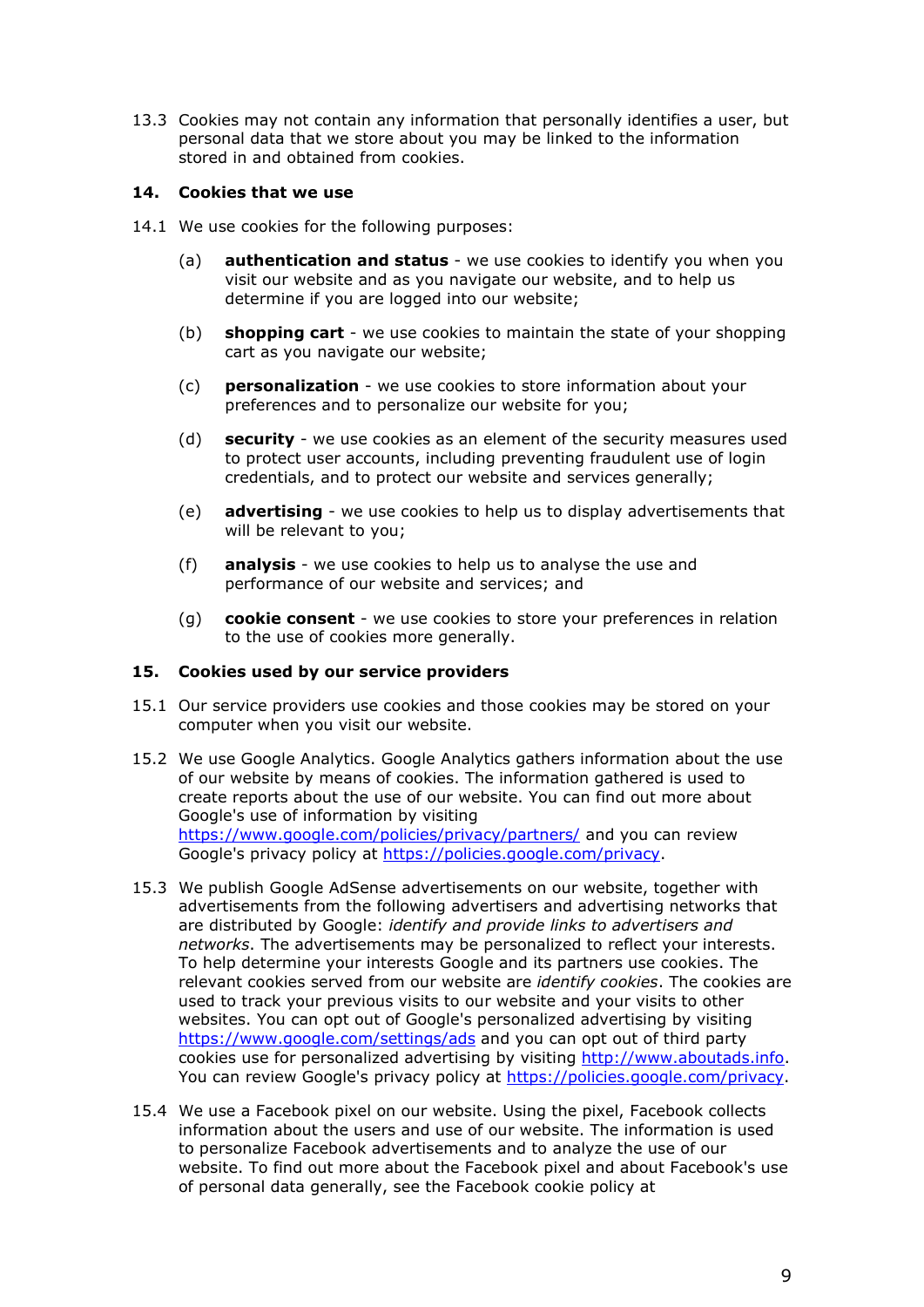<https://www.facebook.com/policies/cookies/> and the Facebook privacy policy at [https://www.facebook.com/about/privacy.](https://www.facebook.com/about/privacy) The Facebook cookie policy includes information about controlling Facebook's use of cookies to show you advertisements. If you are a registered Facebook user, you can adjust how advertisements are targeted by following the instructions at [https://www.facebook.com/help/568137493302217.](https://www.facebook.com/help/568137493302217)

15.5 We use identify service provider.

## **16. Managing cookies**

- 16.1 Most browsers allow you to refuse to accept cookies and to delete cookies. The methods for doing so vary from browser to browser, and from version to version. You can however obtain up-to-date information about blocking and deleting cookies via these links:
	- (a) <https://support.google.com/chrome/answer/95647> (Chrome);
	- (b) [https://support.mozilla.org/en-US/kb/enhanced-tracking-protection](https://support.mozilla.org/en-US/kb/enhanced-tracking-protection-firefox-desktop)[firefox-desktop](https://support.mozilla.org/en-US/kb/enhanced-tracking-protection-firefox-desktop) (Firefox);
	- (c) <https://help.opera.com/en/latest/security-and-privacy/> (Opera);
	- (d) [https://support.microsoft.com/en-gb/help/17442/windows-internet](https://support.microsoft.com/en-gb/help/17442/windows-internet-explorer-delete-manage-cookies)[explorer-delete-manage-cookies](https://support.microsoft.com/en-gb/help/17442/windows-internet-explorer-delete-manage-cookies) (Internet Explorer);
	- (e) [https://support.apple.com/en-gb/guide/safari/manage-cookies-and](https://support.apple.com/en-gb/guide/safari/manage-cookies-and-website-data-sfri11471/mac)[website-data-sfri11471/mac](https://support.apple.com/en-gb/guide/safari/manage-cookies-and-website-data-sfri11471/mac) (Safari); and
	- (f) [https://support.microsoft.com/en-gb/help/4468242/microsoft-edge](https://support.microsoft.com/en-gb/help/4468242/microsoft-edge-browsing-data-and-privacy)[browsing-data-and-privacy](https://support.microsoft.com/en-gb/help/4468242/microsoft-edge-browsing-data-and-privacy) (Edge).
- 16.2 Blocking all cookies will have a negative impact upon the usability of many websites.
- 16.3 If you block cookies, you will not be able to use all the features on our website.

## **17. Cookie preferences**

17.1 You can manage your preferences relating to the use of cookies on our website.

## **18. Amendments**

- 18.1 We may update this policy from time to time by publishing a new version on our website.
- 18.2 You should check this page occasionally to ensure you are happy with any changes to this policy.
- 18.3 We may notify you of significant changes to this policy should that be necessary.

## **19. Our details**

19.1 This website is owned and operated by Paparazzi Sàrl.